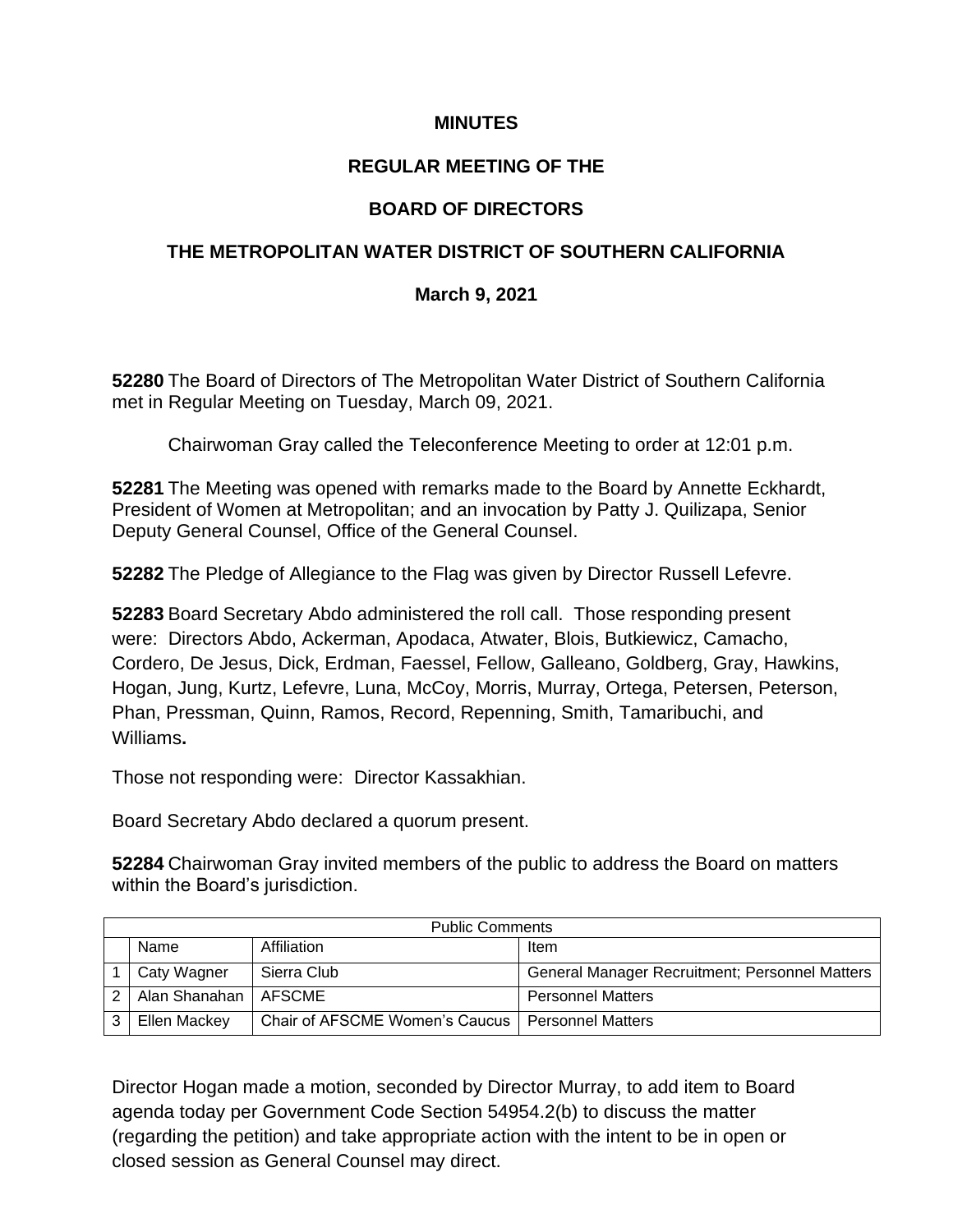|                 | Directors/Staff        | <b>Comments/Questions</b>                                                     |
|-----------------|------------------------|-------------------------------------------------------------------------------|
| 1               | <b>General Counsel</b> | Stated to add something to the agenda as an emergency basis requires a        |
|                 | <b>Scully</b>          | two-thirds vote.                                                              |
| $\overline{2}$  | Kightlinger            | Commented                                                                     |
| 3               | Ortega                 | Commented                                                                     |
| 4               | Kurtz                  | Commented                                                                     |
| 5               | Petersen, M            | Commented                                                                     |
| $6\phantom{1}6$ | <b>Blois</b>           | Commented                                                                     |
| $\overline{7}$  | De Jesus               | Commented                                                                     |
| 8               | Hogan                  | Commented                                                                     |
| 9               | Peterson               | Commented                                                                     |
| 10              | Cordero                | Commented                                                                     |
| 11              | Ortega                 | Commented                                                                     |
| 12              | Ramos                  | Commented; and asked a question                                               |
| 13              | <b>Ethics Officer</b>  | Replied                                                                       |
|                 | Salinas                |                                                                               |
| 14              | Ramos                  | Commented.                                                                    |
| 15              | Abdo                   | Commented.                                                                    |
| 16              | Chairwoman Gray        | Commented; and then called for the Vote.                                      |
| 17              | De Jesus               | Commented                                                                     |
| 18              | Chairwoman Gray        | Asked for clarification.                                                      |
| 19              | <b>General Counsel</b> | Clarified that the motion would be added as a discussion item; asked Director |
|                 | <b>Scully</b>          | Hogan to confirm.                                                             |
| 20              | Hogan                  | Clarified that his motion was intended to also include to "take appropriate   |
|                 |                        | action."                                                                      |
| 21              | Chairwoman Gray        | Called once again for the Vote.                                               |

The following participants made comments or asked questions:

The following is a record of the vote: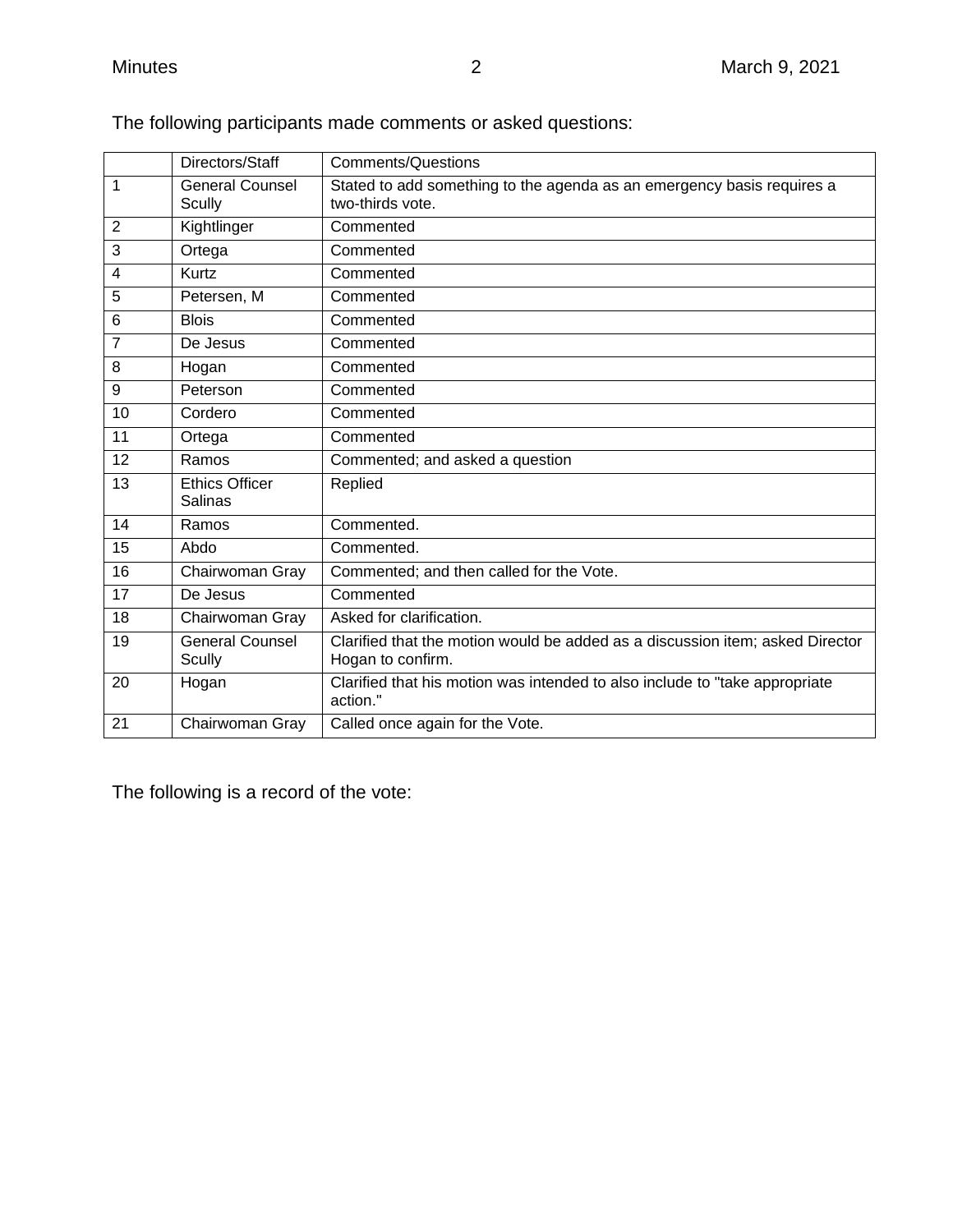| Record of Vote on Motion to add Emergency Item to Agenda |                    |                  |                |     |        |    |        |                |                |
|----------------------------------------------------------|--------------------|------------------|----------------|-----|--------|----|--------|----------------|----------------|
|                                                          |                    |                  |                |     | Yes    |    | No     |                | <b>Abstain</b> |
| <b>Member Agency</b>                                     | <b>Total Votes</b> | <b>Director</b>  | <b>Present</b> | Yes | Vote   | No | Vote   | <b>Abstain</b> | Vote           |
| Anaheim                                                  |                    | 5083 Faessel     | х              |     |        | х  | 5083   |                |                |
| <b>Beverly Hills</b>                                     |                    | 3896 Pressman    | x              |     |        | X  | 3896   |                |                |
| <b>Burbank</b>                                           |                    | 2614 Ramos       | x              |     |        | x  | 2614   |                |                |
| Calleguas Municipal Water District                       | 11162 Blois        |                  | x              |     |        | X  | 11162  |                |                |
| Central Basin Municipal Water Distri                     |                    | 16384 Apodaca    | x              | x   | 8192   |    |        |                |                |
|                                                          |                    | Hawkins          | x              |     |        | x  | 8192   |                |                |
|                                                          |                    |                  | Subtotal:      |     | 8192   |    | 8192   |                |                |
| Compton                                                  |                    | 532 McCoy        | x              |     |        | х  | 532    |                |                |
| Eastern Municipal Water District                         |                    | 8936 Record      | x              |     |        | X  | 8936   |                |                |
| Foothill Municipal Water District                        |                    | 2052 Atwater     | x              |     |        | x  | 2052   |                |                |
| Fullerton                                                |                    | 2238 Jung        | X              |     |        | x  | 2238   |                |                |
| Glendale                                                 |                    | 3517 Kassakhian  |                |     |        |    |        |                |                |
| Inland Empire Utilities Agency                           |                    | 12645 Camacho    | x              | x   | 12645  |    |        |                |                |
| Las Virgenes                                             |                    | 2649 Peterson    | x              |     |        | x  | 2649   |                |                |
| Long Beach                                               |                    | 5598 Cordero     | x              | х   | 5598   |    |        |                |                |
| Los Angeles                                              |                    | 67972 Murray     | x              | x   | 13594  |    |        |                |                |
|                                                          |                    | Petersen         | x              | X   | 13594  |    |        |                |                |
|                                                          |                    | Quinn            | х              | х   | 13594  |    |        |                |                |
|                                                          |                    | Luna             | x              | X   | 13594  |    |        |                |                |
|                                                          |                    | Repenning        | x              | X   | 13594  |    |        |                |                |
|                                                          |                    |                  | Subtotal:      |     | 67972  |    |        |                |                |
| Municipal Water Dist. of Orange Cou                      |                    | 55013 Ackerman   | х              |     |        | х  | 13753  |                |                |
|                                                          |                    | Tamaribuchi      | x              |     |        | x  | 13753  |                |                |
|                                                          |                    | <b>Dick</b>      | x              |     |        | x  | 13753  |                |                |
|                                                          |                    | Erdman           | x              |     |        | x  | 13753  |                |                |
|                                                          |                    |                  | Subtotal:      |     |        |    | 55013  |                |                |
| Pasadena                                                 |                    | 3395 Kurtz       | х              |     |        | х  | 3395   |                |                |
| San Diego County Water Authority                         |                    | 56310 Butkiewicz | x              | X   | 14078  |    |        |                |                |
|                                                          |                    | Goldberg         | x              | X   | 14078  |    |        |                |                |
|                                                          |                    | Hogan            | x              | x   | 14078  |    |        |                |                |
|                                                          |                    | Smith            | X              | x   | 14078  |    |        |                |                |
|                                                          |                    |                  | Subtotal:      |     | 56310  |    |        |                |                |
| San Fernando                                             |                    | 216 Ortega       | х              | X   | 216    |    |        |                |                |
| San Marino                                               |                    | 711 Morris       | x              |     |        | X  | 711    |                |                |
| Santa Ana                                                |                    | 2889 Phan        | x              | x   | 2889   |    |        |                |                |
| Santa Monica                                             |                    | 4199 Abdo        | x              | x   | 4199   |    |        |                |                |
| Three Valleys Municipal Water Distrio                    |                    | 7535 De Jesus    | x              |     |        | x  | 7535   |                |                |
| Torrance                                                 |                    | 3136 Lefevre     | x              |     |        | x  | 3136   |                |                |
| Upper San Gabriel Valley Mun. Wat.                       |                    | 11544 Fellow     | х              |     |        | x  | 11544  |                |                |
| West Basin Municipal Water District                      |                    | 22776 Williams   | x              |     |        | x  | 11388  |                |                |
|                                                          |                    | Gray             | x              |     |        | x  | 11388  |                |                |
|                                                          |                    |                  | Subtotal:      |     |        |    | 22776  |                |                |
| Western Municipal Water District                         |                    | 11824 Galleano   | x              |     |        | x  | 11824  |                |                |
| Total                                                    | 324826             |                  |                |     | 158021 |    | 163288 |                |                |
| <b>Present and not voting</b>                            |                    |                  |                |     |        |    |        |                |                |
| Absent                                                   | 3517               |                  |                |     |        |    |        |                |                |

The motion to approve adding Emergency Item to the Agenda failed by a vote of 158,021 ayes; 163,288 noes; 0 abstain; 0 not voting; and 3,517 absent.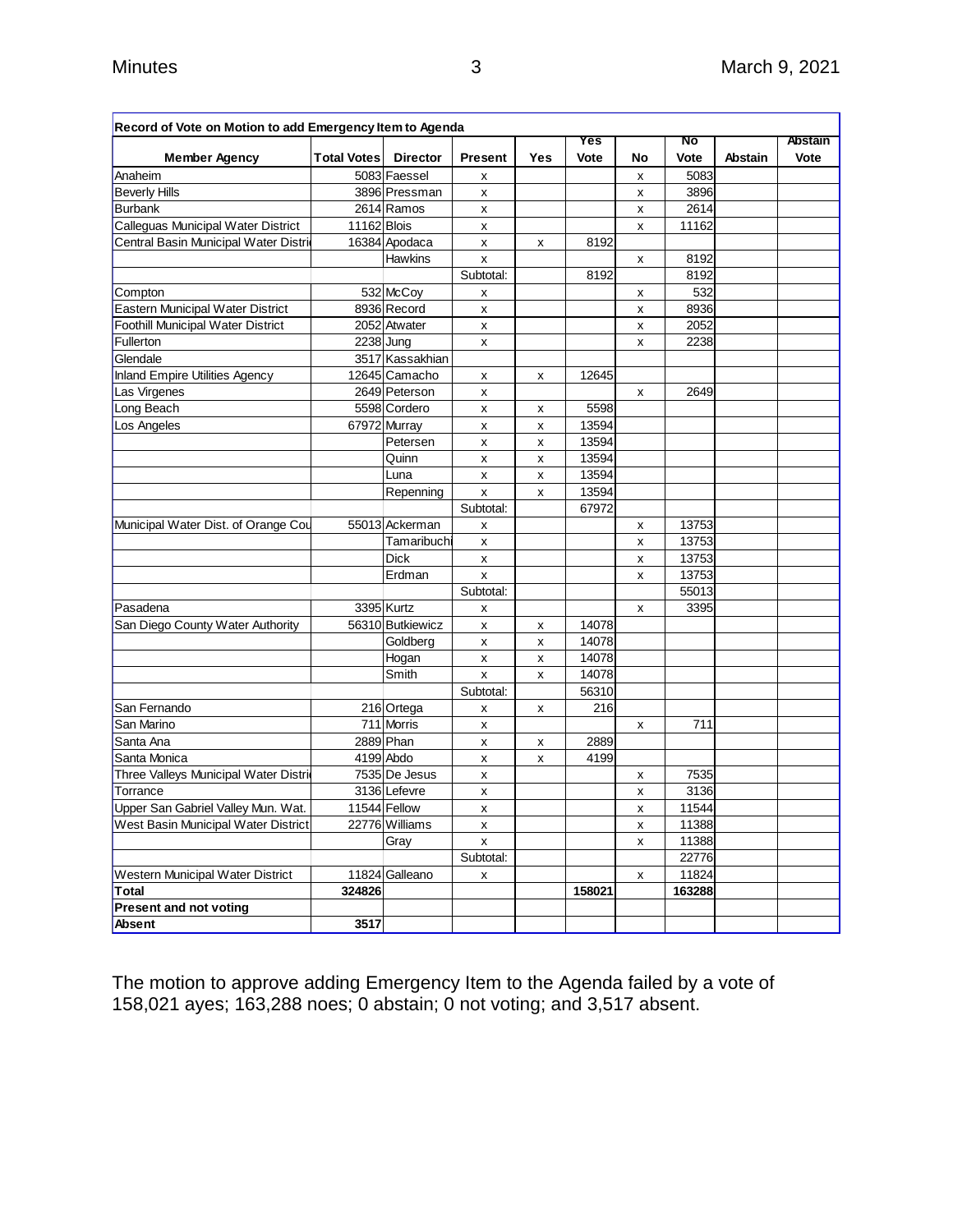|                | <b>Directors</b> | <b>Comments/Questions</b>                                                                                                                                        |
|----------------|------------------|------------------------------------------------------------------------------------------------------------------------------------------------------------------|
| 1              | Kurtz            | Requested that what was heard today, by both the Ethics Office and<br>General Manager, be placed on the Executive Committee meeting by the<br>end of this month. |
| $\overline{2}$ | Chairwoman Gray  | With no opposition heard by Directors, Chairwoman confirmed that this<br>item will be placed on the Executive Committee meeting in March.                        |
| 3              | Peterson         | Requested information/documentation to Board be distributed in advance<br>for review.                                                                            |
| $\overline{4}$ | <b>Dick</b>      | Asking for information to be sent as soon as possible.                                                                                                           |
| 5              | Chairwoman Gray  | Commented                                                                                                                                                        |
| 6              | Hogan            | Commented                                                                                                                                                        |
| $\overline{7}$ | Chairwoman Gray  | Commented                                                                                                                                                        |
| 8              | Hogan            | Commented                                                                                                                                                        |
| 9              | Ortega           | Commented                                                                                                                                                        |
| 10             | Ramos            | Commented                                                                                                                                                        |
| 11             | Chairwoman Gray  | Commented                                                                                                                                                        |
| 12             | De Jesus         | Commented                                                                                                                                                        |

The following participants made comments or asked questions:

Director Ackerman left the meeting.

Chairwoman Gray made additional remarks to the Board.

Chairwoman Gray addressed the following: Other Matters and Reports for February.

**52285** Chairwoman Gray asked if there were any changes to the report of events attended by Directors at Metropolitan's expense during the month of February as previously posted and distributed to the Board.

No amendments were made.

**52286** Chairwoman Gray announced the induction of new Director Dennis Erdman from the Municipal Water District of Orange County.

- (a) Received credentials
- (b) Report on credentials by General Counsel
- (c) Filed credentials
- (d) Administered Oath of Office
- (e) Filed Oath

General Counsel Scully reported the credentials were received and are in order.

Director Larry Dick provided an introduction for Dennis Erdman. Director Erdman responded with brief remarks to the Board.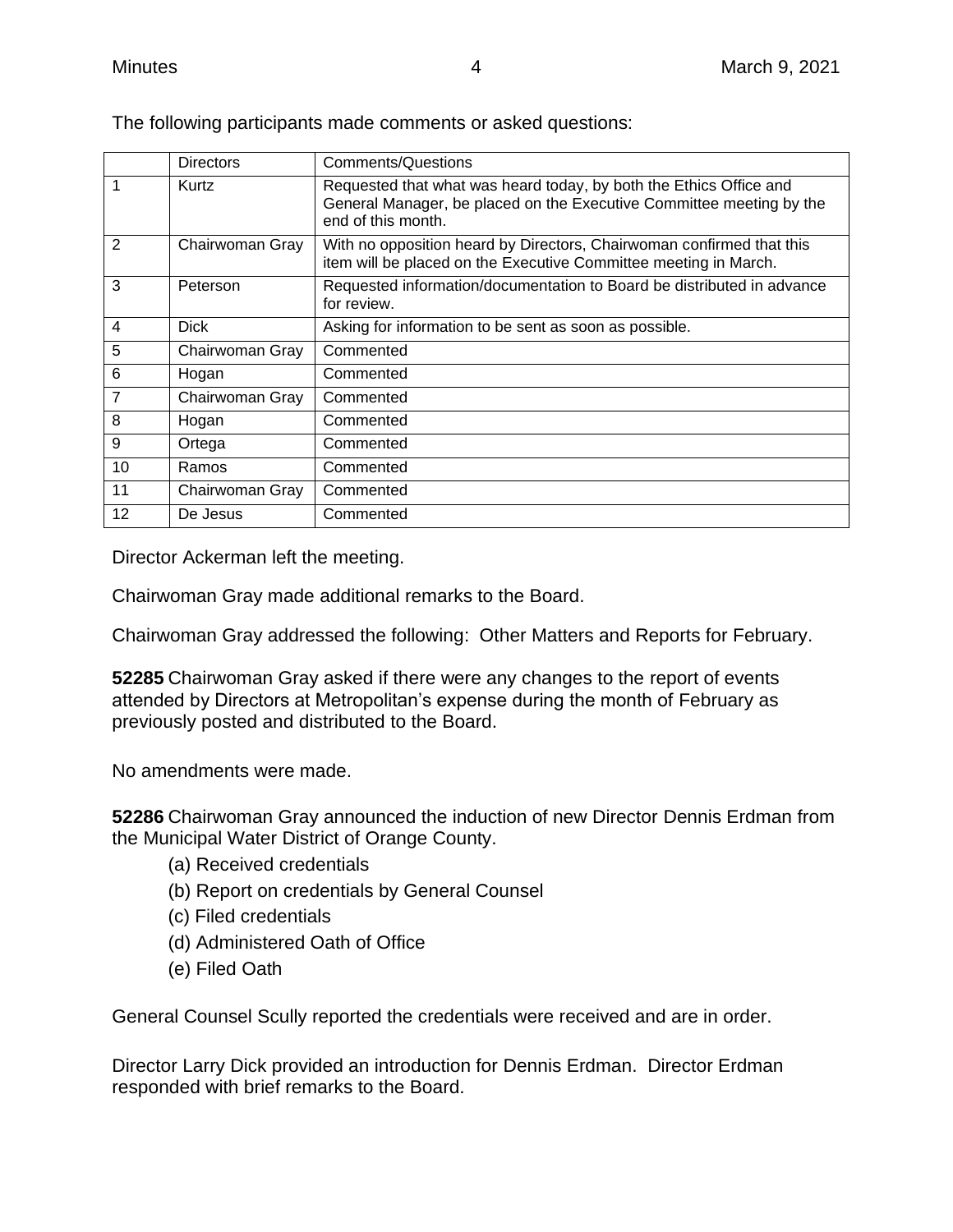**52287** Chairwoman Gray announced the induction of Director Adan Ortega from the City of San Fernando.

- (a) Received credentials
- (b) Report on credentials by General Counsel
- (c) Filed credentials
- (d) Administered Oath of Office
- (e) Filed Oath

General Counsel Scully reported the credentials were received and are in order.

The City of San Fernando Mayor Sylvia Ballin provided an introduction for Adan Ortega. Director Ortega responded with brief remarks to the Board.

**52288** Chairwoman Gray announced the induction of new Director Miguel Luna from the City of Los Angeles.

- (a) Received credentials
- (b) Report on credentials by General Counsel
- (c) Filed credentials
- (d) Administered Oath of Office
- (e) Filed Oath

General Counsel Scully reported the credentials were received and are in order.

Director Luna addressed the Board.

**52289** Chairwoman Gray referred to her monthly report, which was previously posted and distributed to the Board.

In addition, Chairwoman reported on the following items:

Notified the Board that they will follow best practices for executive recruitment with regards to the General Manager Recruitment Process, which is for all Board members to sign a confidentiality agreement prior to conducting candidate interviews. Chairwoman noted that a memo with the confidentiality agreement will be distributed to the Board.

Chairwoman introduced Human Resources Group Manager, Diane Pitman, to provide an update on the General Manager Recruitment Process.

Ms. Pitman provided a brief update on the General Manager Recruitment Process stating the Board is currently in step 4 of the 6-step recruitment process. The next steps are as follows:

• On March 23, 2021, at the Executive Committee meeting, a closed session discussion is scheduled to determine the candidate and interview process.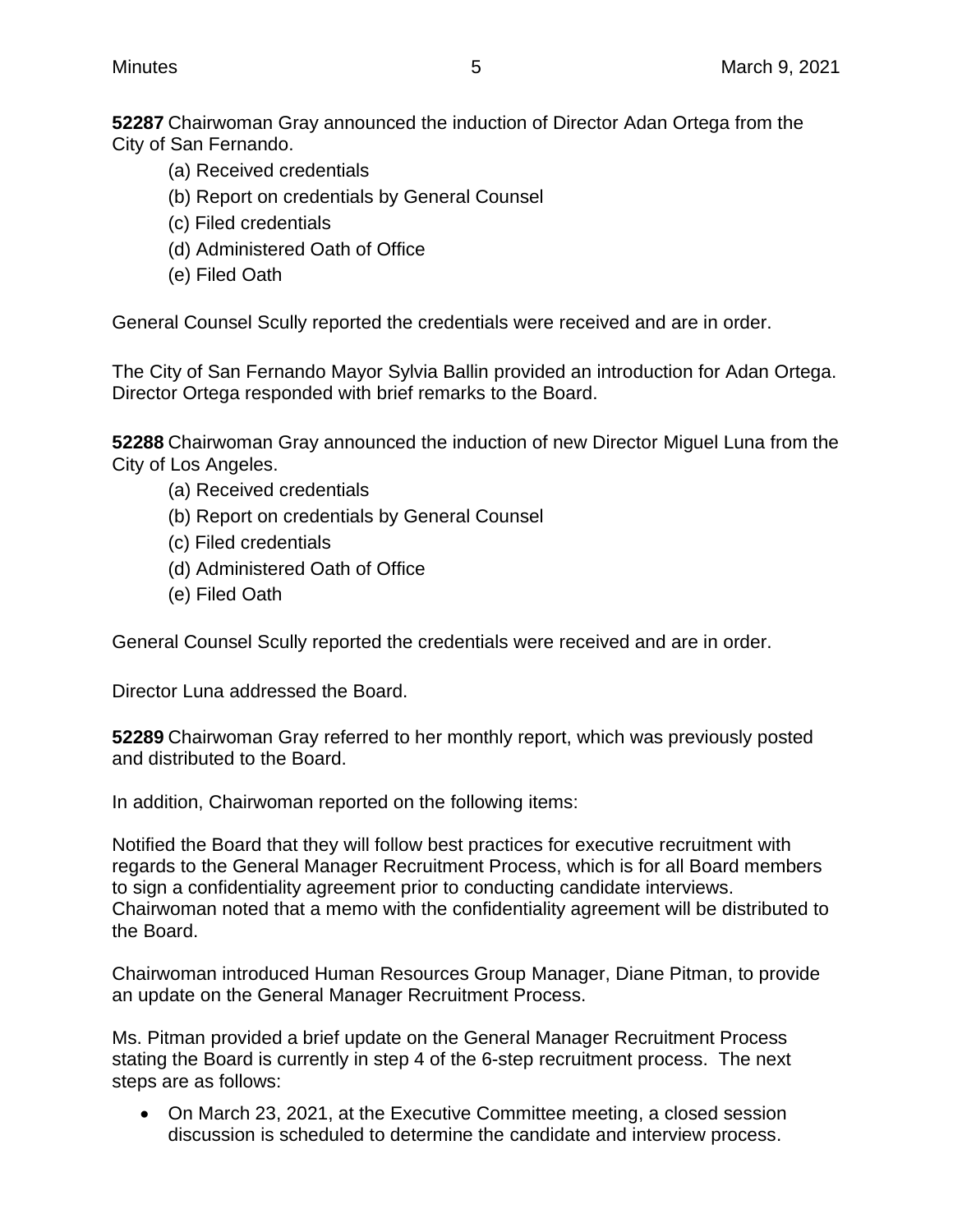- In April 2021, a Special Executive Committee will be scheduled to conduct actual interviews.
- Finally, a Special Board Meeting will be scheduled to hold interviews of final candidates and take final board action and approve board contract.

Chairwoman Gray responded to a question raised by Director Butkiewicz at the March 8, 2021 Organization, Personnel and Technology Committee meeting of "whether the Board received a 9-page letter cited in the LA Times article." Chairwoman responded as follows: "The Board, in fact, did receive the letter following the October 13, 2020 Board Meeting. The letter was sent to the Board on October 21, 2020. Issues in the letter are currently being investigated by the Shaw Law Group."

**52290** Chairwoman Gray acknowledged Director Jose Solorio, representing the City of Santa Ana, for his two years of service as a Metropolitan Board member by presenting him with a commendatory resolution.

Director Solorio responded with brief remarks to the Board.

**52291** Presentation of Commendatory Resolution for Director Charles Treviño, representing the Upper San Gabriel Valley Municipal Water District. Director Treviño was unable to attend, arrangements will be made to deliver resolution directly to the Director.

**52292** Regarding matters relating to Metropolitan's operations and activities, General Manager Kightlinger announced the following:

- 1. State officials determined that utility workers, like Metropolitan, were to be considered emergency responders; therefore, a letter was sent to employees stating as such to assist in receiving their vaccinations.
- 2. Status on Board and Committee Rooms. The downstairs committee room (1-102) should be finished with repairs and ready for use in June. The Board Room is scheduled to be ready in August 2021. Metropolitan will continue to wait for guidance from the state on holding physical board meetings. The matter will be agendized for discussion with the Board.

Additional information on the General Manager's activities may be found in his written monthly report.

The following Directors asked questions:

- 1. De Jesus
- 2. Peterson

**52293** General Counsel Scully stated she had nothing to add to her report at this time.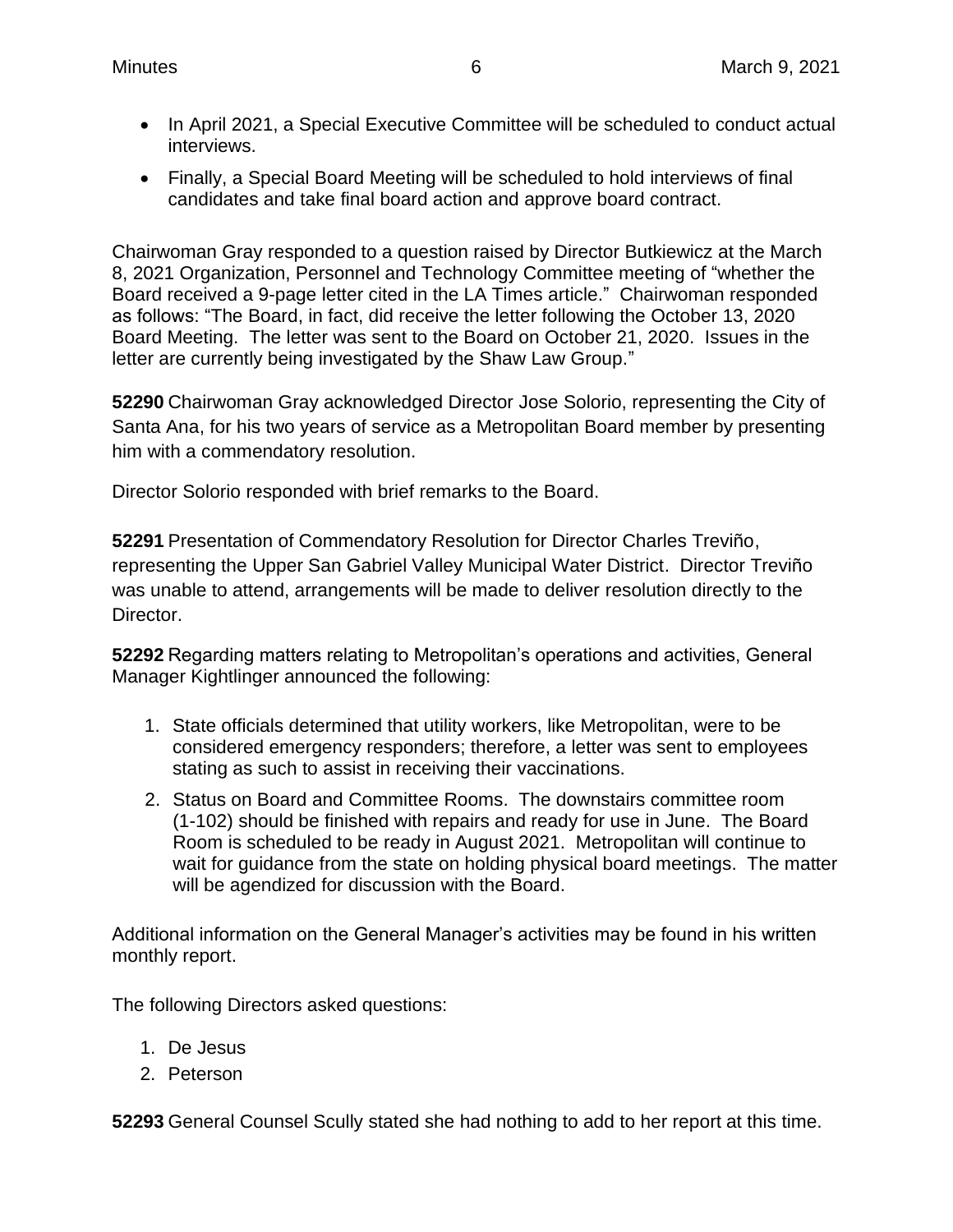**52294** General Auditor Riss reported on the Audit Quality Self-Assessment Review. Metropolitan received a rating of "generally conforms," which is the highest rating available. Recommendations were received to update the Audit and Ethics Committee Charter and our internal Audit Charter to align with the Institute of Internal Auditors International Standards by June 2021. Updates to Metropolitan's Administrative Code should reflect these changes in June 2021.

**52295** Ethics Officer Salinas reminded the Board that the Annual Statement of Economic Interests (or Form 700) is due by April 1, 2021; and then provided staff instructions on submitting form.

Chairwoman Gray addressed the Consent Calendar Items for action.

**52296** Chairwoman Gray asked Directors if there were any comments or discussion on the approval of the Minutes of the Meeting for February 9, 2021 (Agenda Item 6A). No requests were made.

**52297** Approval of Committee Assignments (Agenda Item 6B).

Chairwoman Gray announced the following committee assignments:

Director Erdman as a member of the Communications and Legislation Committee, Conservation and Local Resources Committee, and the Real Property and Asset Management Committee.

Director Luna as a member to the Communications and Legislation Committee, Water Planning and Stewardship Committee, and the Integrated Resources Plan Special Committee.

Director Ortega as a member to the Finance and Insurance Committee, Organization, Personnel and Technology Committee, and the Integrated Resources Plan Special Committee.

Director McCoy as Vice Chair of the Organization, Personnel and Technology Committee.

**52298** Chairwoman Gray conducted the nomination and election of Nonofficer member of the Executive Committee for the two-year term effective March 9, 2021 as set forth in Agenda Item 6C. Chairwoman announced that Director Pressman was a candidate and asked if there were any nominations from the floor

Director Repenning nominated Director Camacho and Director Goldberg seconded Director Camacho's nomination.

Director De Jesus asked a question.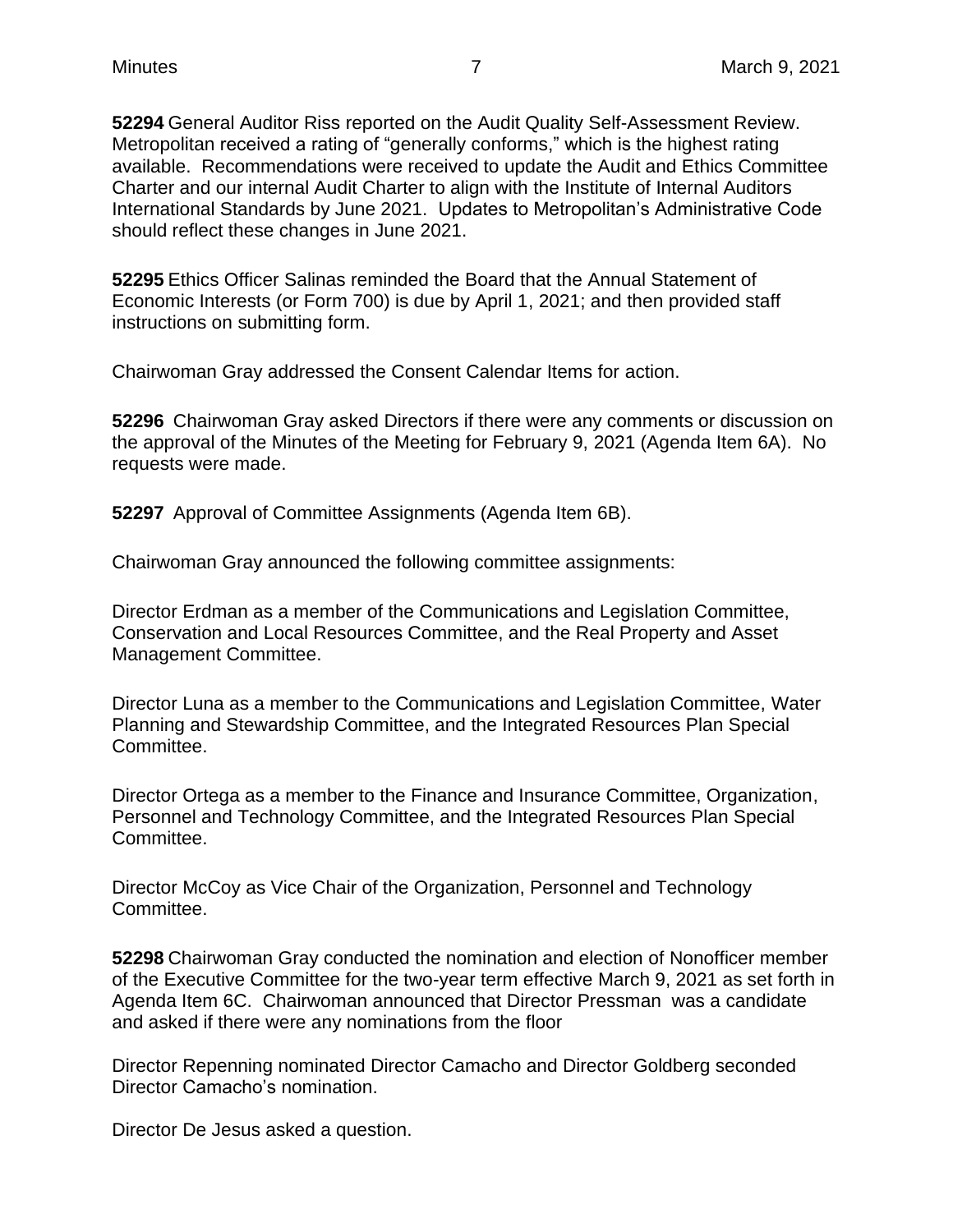Directors Camacho and Pressman accepted their nominations, and immediately following, each made candidate statements to the Board.

Chairwoman Gray provided voting instructions and called for the vote.

The following are the records of the votes:

| Record of Vote on Item 6C: Nonmember Officer Election |                    |                  |                    |         |         |                    |          |                |         |
|-------------------------------------------------------|--------------------|------------------|--------------------|---------|---------|--------------------|----------|----------------|---------|
|                                                       |                    |                  |                    |         | Camacho |                    | Pressman |                | Abstain |
| <b>Member Agency</b>                                  | <b>Total Votes</b> | <b>Director</b>  | Present            | Camacho | Vote    | Pressman           | Vote     | <b>Abstain</b> | Vote    |
| Anaheim                                               |                    | 5083 Faessel     | X                  |         |         | x                  | 5083     |                |         |
| <b>Beverly Hills</b>                                  |                    | 3896 Pressman    | X                  |         |         | X                  | 3896     |                |         |
| <b>Burbank</b>                                        |                    | 2614 Ramos       | $\pmb{\times}$     |         |         | $\pmb{\mathsf{x}}$ | 2614     |                |         |
| Calleguas Municipal Water District                    | 11162 Blois        |                  | X                  |         |         | X                  | 11162    |                |         |
| Central Basin Municipal Water Distrid                 |                    | 16384 Apodaca    | $\pmb{\times}$     | x       | 8192    |                    |          |                |         |
|                                                       |                    | Hawkins          | X                  | x       | 8192    |                    |          |                |         |
|                                                       |                    |                  | Subtotal:          |         | 16384   |                    |          |                |         |
| Compton                                               |                    | 532 McCoy        | $\pmb{\times}$     |         |         | X                  | 532      |                |         |
| Eastern Municipal Water District                      |                    | 8936 Record      | $\pmb{\times}$     |         |         | $\pmb{\mathsf{x}}$ | 8936     |                |         |
| Foothill Municipal Water District                     |                    | 2052 Atwater     | x                  |         |         | х                  | 2052     |                |         |
| Fullerton                                             |                    | 2238 Jung        | $\pmb{\mathsf{x}}$ |         |         | $\mathsf{x}$       | 2238     |                |         |
| Glendale                                              |                    | 3517 Kassakhian  |                    |         |         |                    |          |                |         |
| <b>Inland Empire Utilities Agency</b>                 |                    | 12645 Camacho    | X                  | x       | 12645   |                    |          |                |         |
| Las Virgenes                                          |                    | 2649 Peterson    | $\pmb{\mathsf{x}}$ |         |         | X                  | 2649     |                |         |
| Long Beach                                            |                    | 5598 Cordero     | $\pmb{\mathsf{x}}$ | x       | 5598    |                    |          |                |         |
| Los Angeles                                           |                    | 67972 Murray     | x                  | x       | 13594   |                    |          |                |         |
|                                                       |                    | Petersen         | $\pmb{\times}$     | x       | 13594   |                    |          |                |         |
|                                                       |                    | Quinn            | X                  | х       | 13594   |                    |          |                |         |
|                                                       |                    | Luna             | X                  | x       | 13594   |                    |          |                |         |
|                                                       |                    | Repenning        | $\mathsf{x}$       | x       | 13594   |                    |          |                |         |
|                                                       |                    |                  | Subtotal:          |         | 67972   |                    |          |                |         |
| Municipal Water Dist. of Orange Cou                   |                    | 55013 Ackerman   |                    |         |         |                    |          |                |         |
|                                                       |                    | Tamaribuchi      | X                  |         |         | X                  | 18338    |                |         |
|                                                       |                    | <b>Dick</b>      | $\pmb{\times}$     |         |         | $\pmb{\mathsf{x}}$ | 18338    |                |         |
|                                                       |                    | Erdman           | $\pmb{\times}$     |         |         | x                  | 18338    |                |         |
|                                                       |                    |                  | Subtotal:          |         |         |                    | 55013    |                |         |
| Pasadena                                              |                    | 3395 Kurtz       | X                  |         |         | X                  | 3395     |                |         |
| San Diego County Water Authority                      |                    | 56310 Butkiewicz | $\pmb{\mathsf{x}}$ | X       | 14078   |                    |          |                |         |
|                                                       |                    | Goldberg         | $\pmb{\times}$     | x       | 14078   |                    |          |                |         |
|                                                       |                    | Hogan            | $\pmb{\mathsf{x}}$ | x       | 14078   |                    |          |                |         |
|                                                       |                    | Smith            | $\mathsf{x}$       | x       | 14078   |                    |          |                |         |
|                                                       |                    |                  | Subtotal:          |         | 56310   |                    |          |                |         |
| San Fernando                                          |                    | 216 Ortega       | x                  | x       | 216     |                    |          |                |         |
| San Marino                                            |                    | 711 Morris       | X                  |         |         | X                  | 711      |                |         |
| Santa Ana                                             |                    | 2889 Phan        | $\pmb{\times}$     |         |         | x                  | 2889     |                |         |
| Santa Monica                                          |                    | 4199 Abdo        | X                  | x       | 4199    |                    |          |                |         |
| Three Valleys Municipal Water Distric                 |                    | 7535 De Jesus    | $\pmb{\times}$     |         |         | x                  | 7535     |                |         |
| Torrance                                              |                    | 3136 Lefevre     | X                  |         |         | X                  | 3136     |                |         |
| Upper San Gabriel Valley Mun. Wat.                    |                    | 11544 Fellow     | $\pmb{\times}$     |         |         | $\pmb{\mathsf{x}}$ | 11544    |                |         |
| West Basin Municipal Water District                   |                    | 22776 Williams   | X                  |         |         | X                  | 11388    |                |         |
|                                                       |                    | Gray             | $\mathsf{x}$       |         |         | x                  | 11388    |                |         |
|                                                       |                    |                  | Subtotal:          |         |         |                    | 22776    |                |         |
| Western Municipal Water District                      |                    | 11824 Galleano   | x                  |         |         | x                  | 11824    |                |         |
| <b>Total</b>                                          | 324826             |                  |                    |         | 163324  |                    | 157985   |                |         |
| <b>Present and not voting</b>                         |                    |                  |                    |         |         |                    |          |                |         |
| Absent                                                | 3517               |                  |                    |         |         |                    |          |                |         |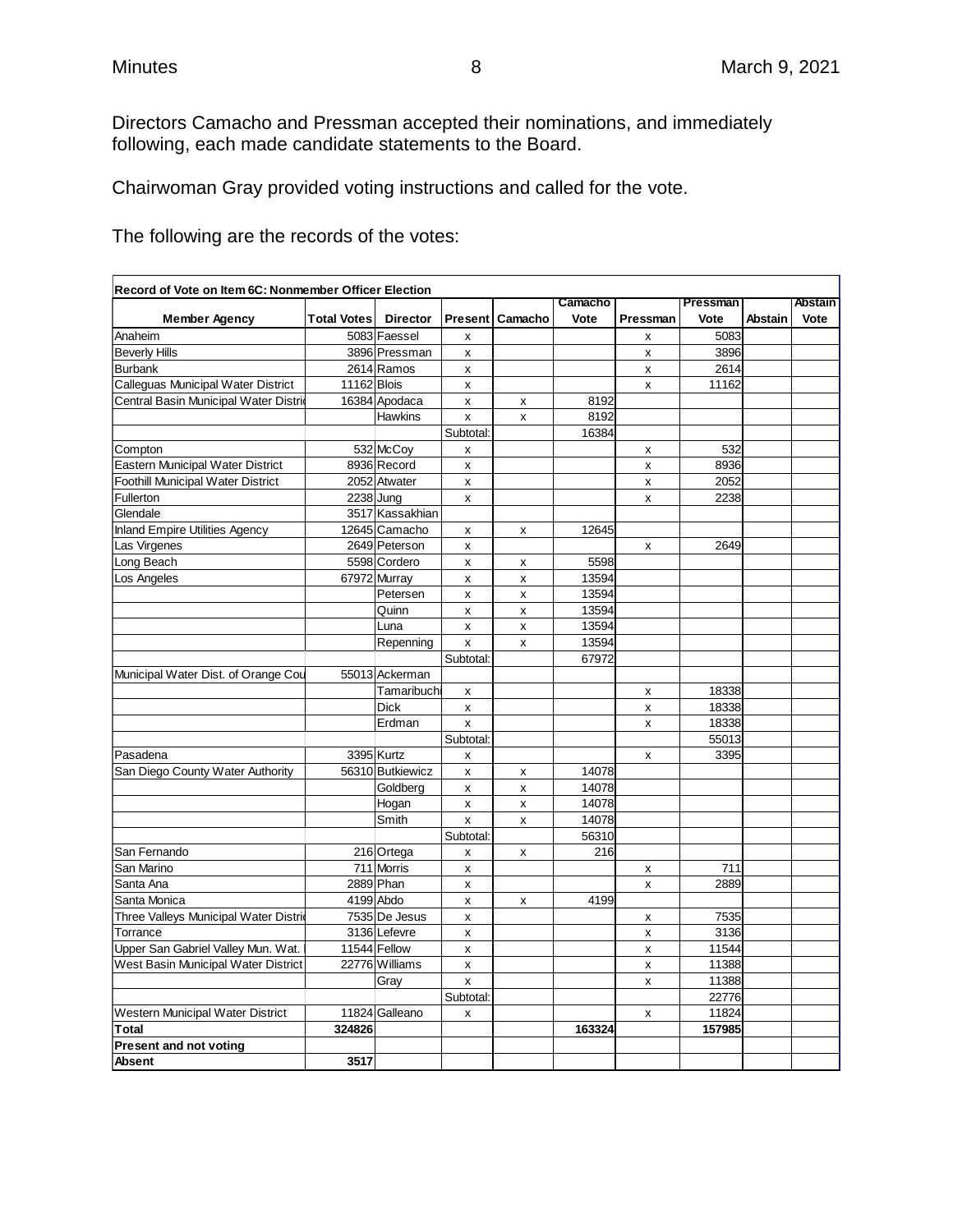The motion to approve Director Michael Camacho as Nonofficer member of the Executive Committee for the two-year term effective March 9, 2021, passed by a vote of 163,324 for Director Camacho; 157,985 for Director Pressman; 0 abstain; 0 not voting; and 3,517 absent.

**52299** Approval of Commendatory Resolution for Director Adan Ortega, representing the City of Fullerton (Agenda Item 6D). Chairwoman Gray asked Directors if there were any comments or discussion. No requests were made.

Director Ortega abstained on Item 6D.

**52300** Chairwoman Gray provided instructions for the Consent Calendar Action Items Vote.

Director Goldberg commented on Agenda Item 7-4 and requested the letter submitted by San Diego County Water Authority's General Counsel Mark Hattam, dated March 7, 2021 addressed to Metropolitan General Counsel Marcia Scully, be added to the record. The letter was received on Sunday, March 7, 2021 at 5:56 PM.

In response, Metropolitan's Assistant General Manager Deven Upadhyay and General Counsel Marcia Scully submitted a letter to San Diego County Water Authority's General Counsel Mark Hattam, dated March 9, 2021 regarding Agenda Item 7-4.

Chairwoman Gray called on the Committee Chairs to give a report of the Consent Calendar Action Items as discussed at their Committees.

**52301** Authorize an agreement with Arcadis U.S., Inc., in amount not-to exceed \$950,000 for engineering services to rehabilitate Garvey Reservoir; and authorize an agreement with Rincon Consultants, Inc., in an amount not-to-exceed \$300,000 for CEQA documentation, as set forth in Agenda Item 7-1 board letter.

**52302** Authorize the General Counsel to increase the amount payable under its contract with Hanson Bridgett LLP by \$100,000 to an amount not-to-exceed \$400,000, as set forth in Agenda Item 7-2 board letter.

**52303** Authorize the General Manager to exchange access easements with Fondomonte California, LLC, subject to paramount rights, maintenance and other provisions, as set forth in Agenda Item 7-3 board letter.

**52304** Authorize the General Manager to execute an agreement with San Bernardino Valley Municipal Water District consistent with key terms outlined in the board letter and in Attachment 1, and in a form approved by the General Counsel; and delegate authority to the General Manager to enter into related future agreements with member agencies and local agencies consistent with the terms outlined in the board letter and in Attachment 2, and in a form approved by the General Counsel, as set forth in Agenda Item 7-4 board letter.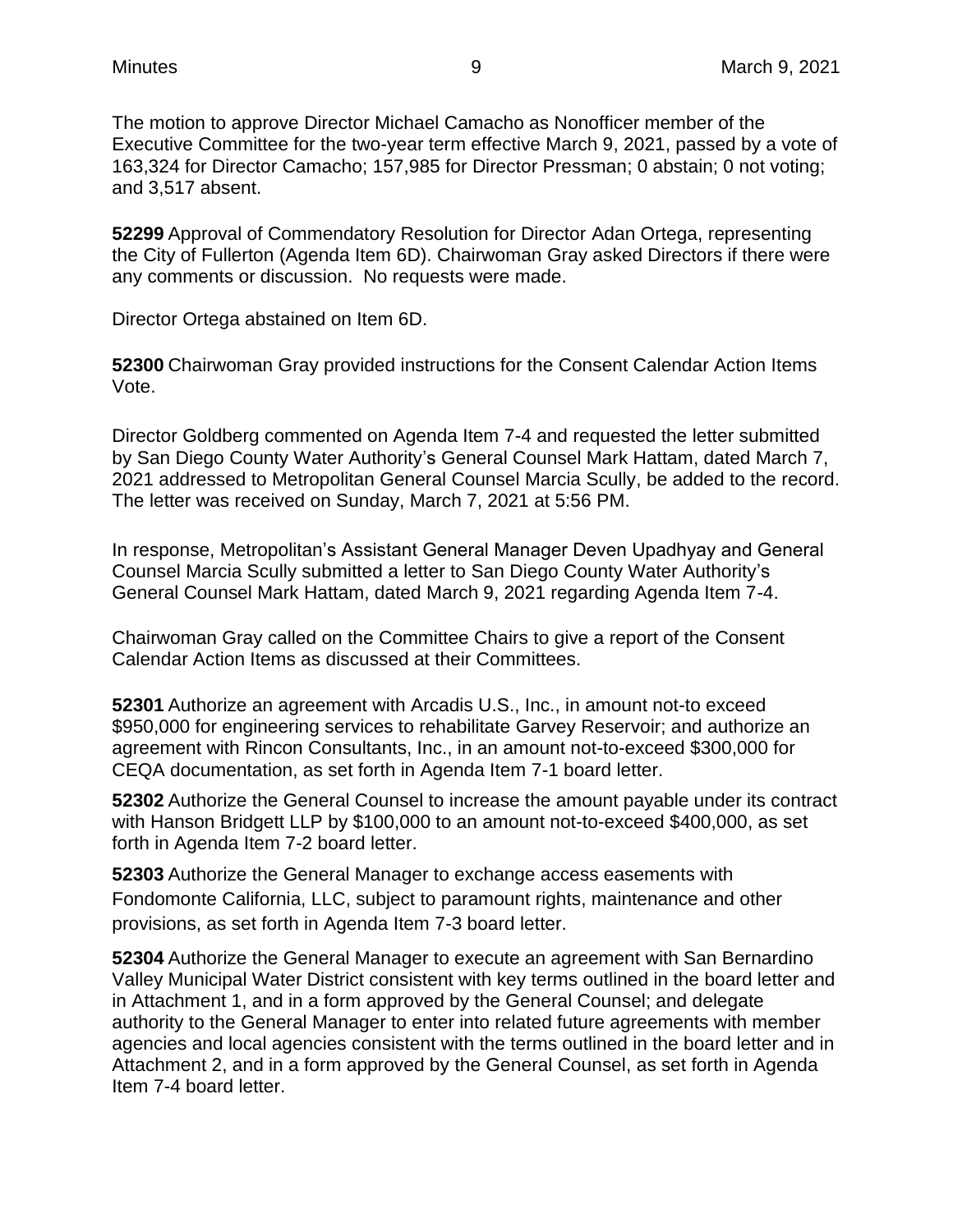**52305** Authorize the General Manager to express support for AB 361 (Rivas, R., D-Hollister) Open meetings: local agencies: teleconferences and AB 703 (Rubio, D-Baldwin Park) Open meetings: local agencies: teleconferences, as set forth in Agenda Item 7-6 board letter.

**52306** Authorize an increase in the maximum amount payable under contract with Shaw Law Group by \$200,000 to an amount not-to-exceed \$400,000 to conduct an independent review of allegations of systemic Equal Employment Opportunity related discrimination, harassment, and retaliation, and related concerns, as set forth in Agenda Item 7-7 board letter.

Chairwoman Gray called for a vote to approve the Consent Calendar Items. 6A, 6B, 6D, 7-1 through 7-4, 7-6, and 7-7. **(M.I. 52296 through 52306**).

Director M. Petersen left the meeting.

Director Peterson moved, seconded by Director Morris that the Board approve the Consent Calendar Other Items for Action 6A, 6B, 6D, 7-1 through 7-4, 7-6, and 7-7 as follows:

The following is a record of the vote: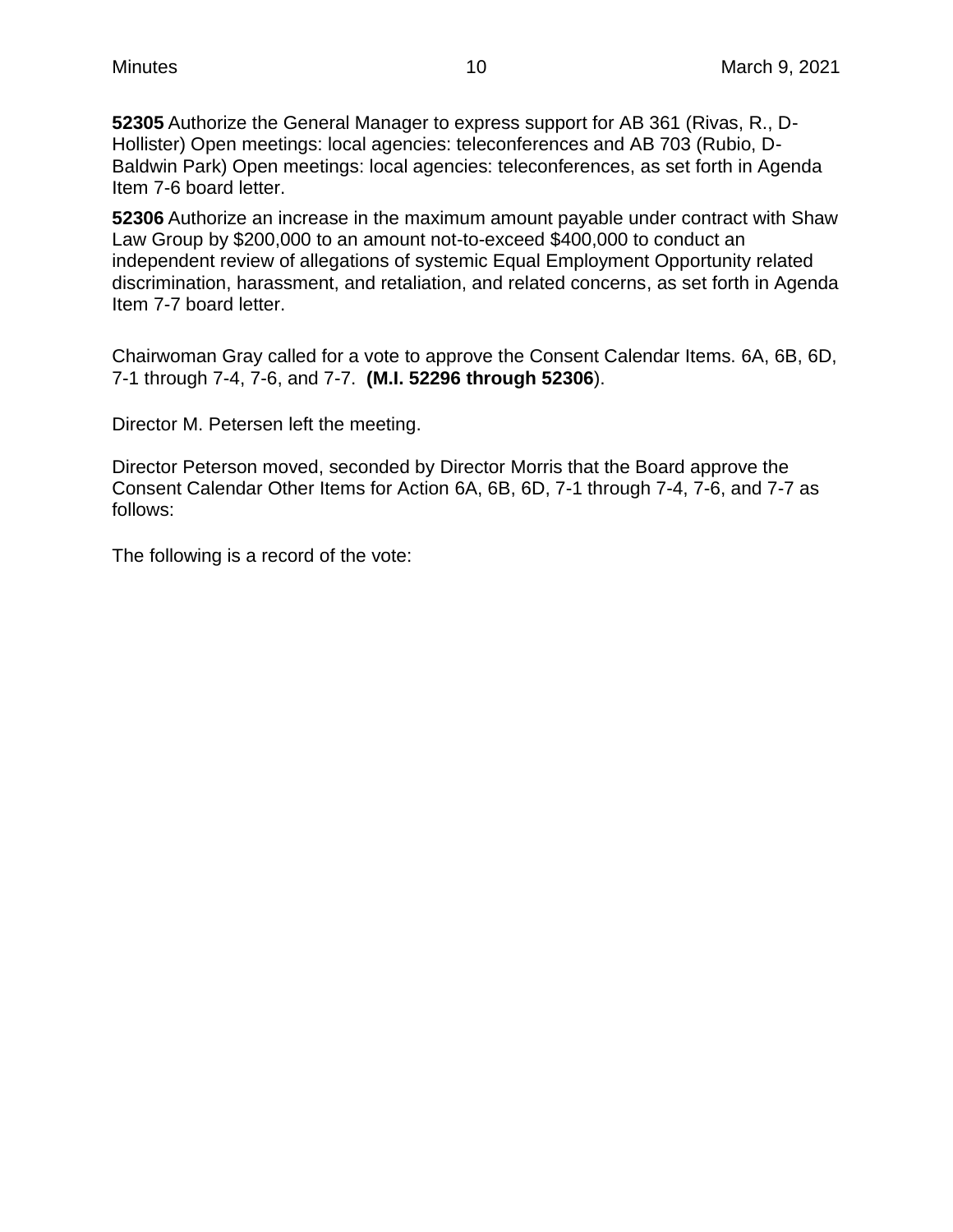| Record of Vote on Consent Item(s 6A, 6B, 6D*, 7-1 through 7-7 |              |                  |                |     |        |    |      |         |         |
|---------------------------------------------------------------|--------------|------------------|----------------|-----|--------|----|------|---------|---------|
|                                                               | Total        |                  |                |     | Yes    |    | No   |         | Abstain |
| <b>Member Agency</b>                                          | <b>Votes</b> | <b>Director</b>  | <b>Present</b> | Yes | Vote   | No | Vote | Abstain | Vote    |
| Anaheim                                                       |              | 5083 Faessel     | x              | X   | 5083   |    |      |         |         |
| <b>Beverly Hills</b>                                          |              | 3896 Pressman    | x              | x   | 3896   |    |      |         |         |
| <b>Burbank</b>                                                |              | 2614 Ramos       | x              | x   | 2614   |    |      |         |         |
| Calleguas Municipal Water District                            | 11162 Blois  |                  | x              | X   | 11162  |    |      |         |         |
| Central Basin Municipal Water Distri                          |              | 16384 Apodaca    | x              | x   | 8192   |    |      |         |         |
|                                                               |              | Hawkins          | x              | X   | 8192   |    |      |         |         |
|                                                               |              |                  | Subtotal:      |     | 16384  |    |      |         |         |
| Compton                                                       |              | 532 McCoy        | x              | x   | 532    |    |      |         |         |
| Eastern Municipal Water District                              |              | 8936 Record      | x              | x   | 8936   |    |      |         |         |
| Foothill Municipal Water District                             |              | 2052 Atwater     | x              | x   | 2052   |    |      |         |         |
| Fullerton                                                     |              | 2238 Jung        | x              | x   | 2238   |    |      |         |         |
| Glendale                                                      |              | 3517 Kassakhian  |                |     |        |    |      |         |         |
| <b>Inland Empire Utilities Agency</b>                         |              | 12645 Camacho    | x              | x   | 12645  |    |      |         |         |
| Las Virgenes                                                  |              | 2649 Peterson    | x              | X   | 2649   |    |      |         |         |
| Long Beach                                                    |              | 5598 Cordero     | x              | X   | 5598   |    |      |         |         |
| Los Angeles                                                   |              | 67972 Murray     | x              | x   | 16993  |    |      |         |         |
|                                                               |              | Petersen         |                |     |        |    |      |         |         |
|                                                               |              | Quinn            | х              | х   | 16993  |    |      |         |         |
|                                                               |              | Luna             | x              |     |        |    |      | x       | 16993   |
|                                                               |              | Repenning        | x              | X   | 16993  |    |      |         |         |
|                                                               |              |                  | Subtotal:      |     | 50979  |    |      |         | 16993   |
| Municipal Water Dist. of Orange Cou                           |              | 55013 Ackerman   |                |     |        |    |      |         |         |
|                                                               |              | Tamaribuchi      | x              | x   | 18338  |    |      |         |         |
|                                                               |              | <b>Dick</b>      | x              | X   | 18338  |    |      |         |         |
|                                                               |              | Erdman           | x              | х   | 18338  |    |      |         |         |
|                                                               |              |                  | Subtotal:      |     | 55013  |    |      |         |         |
| Pasadena                                                      |              | 3395 Kurtz       | x              | х   | 3395   |    |      |         |         |
| San Diego County Water Authority                              |              | 56310 Butkiewicz | x              | x   | 14078  |    |      |         |         |
|                                                               |              | Goldberg         | x              | x   | 14078  |    |      |         |         |
|                                                               |              | Hogan            | X              | x   | 14078  |    |      |         |         |
|                                                               |              | Smith            | x              | X   | 14078  |    |      |         |         |
|                                                               |              |                  | Subtotal:      |     | 56310  |    |      |         |         |
| San Fernando                                                  |              | 216 Ortega       | x              | X   | 216    |    |      |         |         |
| San Marino                                                    |              | 711 Morris       | х              | x   | 711    |    |      |         |         |
| Santa Ana                                                     |              | 2889 Phan        | x              | x   | 2889   |    |      |         |         |
| Santa Monica                                                  |              | 4199 Abdo        | x              | X   | 4199   |    |      |         |         |
| Three Valleys Municipal Water Distri                          |              | 7535 De Jesus    | x              | x   | 7535   |    |      |         |         |
| Torrance                                                      |              | 3136 Lefevre     | x              | x   | 3136   |    |      |         |         |
| Upper San Gabriel Valley Mun. Wat.                            |              | 11544 Fellow     | x              | x   | 11544  |    |      |         |         |
| West Basin Municipal Water District                           |              | 22776 Williams   | x              | X   | 11388  |    |      |         |         |
|                                                               |              | Gray             | x              | X   | 11388  |    |      |         |         |
|                                                               |              |                  | Subtotal:      |     | 22776  |    |      |         |         |
| Western Municipal Water District                              |              | 11824 Galleano   | x              | X   | 11824  |    |      |         |         |
| <b>Total</b>                                                  | 324826       |                  |                |     | 304316 |    |      |         | 16993   |
| <b>Present and not voting</b>                                 |              |                  |                |     |        |    |      |         |         |
| Absent                                                        | 3517         |                  |                |     |        |    |      |         |         |
|                                                               |              |                  |                |     |        |    |      |         |         |

The motion to approve the Consent Calendar Items 6A, 6B, 6D\*, 7-1 through 7-7 **(M.I. 52296 through 52306**) passed by a vote of 304,316 ayes; 0 noes; 16993 abstain; 0 not voting; and 3,517 absent.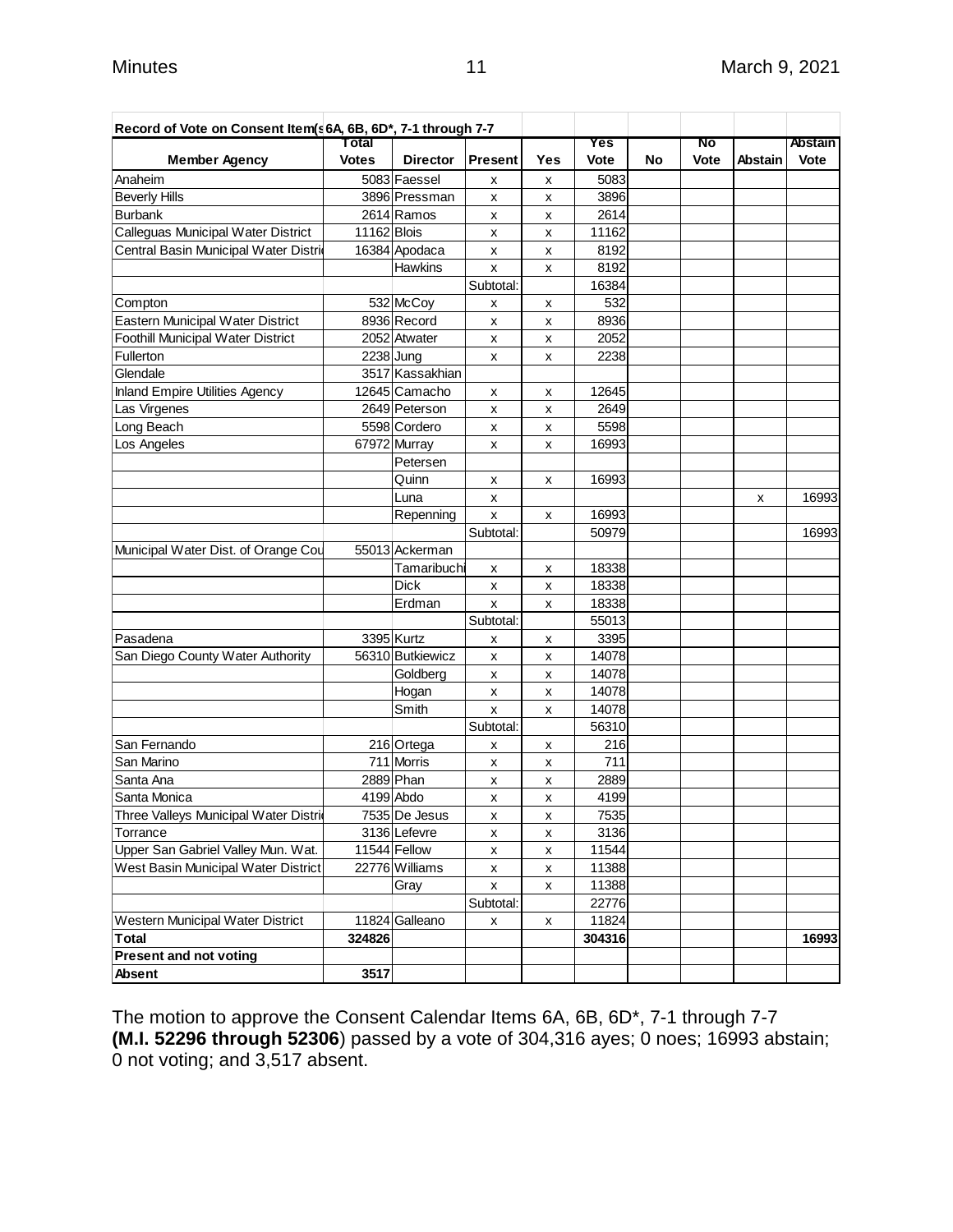Note: Individual vote tallies for Item 6D.

Director Ortega voted to abstain on Agenda Item 6D; the item passed by a vote of 304,100 ayes; 0 noes; 17,209 abstain; 0 not voting; and 3,517 absent.

**52307** Chairwoman Gray asked if there were any requests to go into closed session for this item; hearing none, Chairwoman asked for a motion to approve Agenda Item 8-1.

Director Atwater moved, seconded by Director Morris, that the Board authorize filing cross-complaints in the *SDCWA v. Metropolitan, et al.* litigation, in San Francisco County Superior Court Case Nos. CPF-14-514004, CPF-16-515282, and CPF-18- 516389, as set forth in Agenda Item 8-1 board letter.

The following is a record of the vote: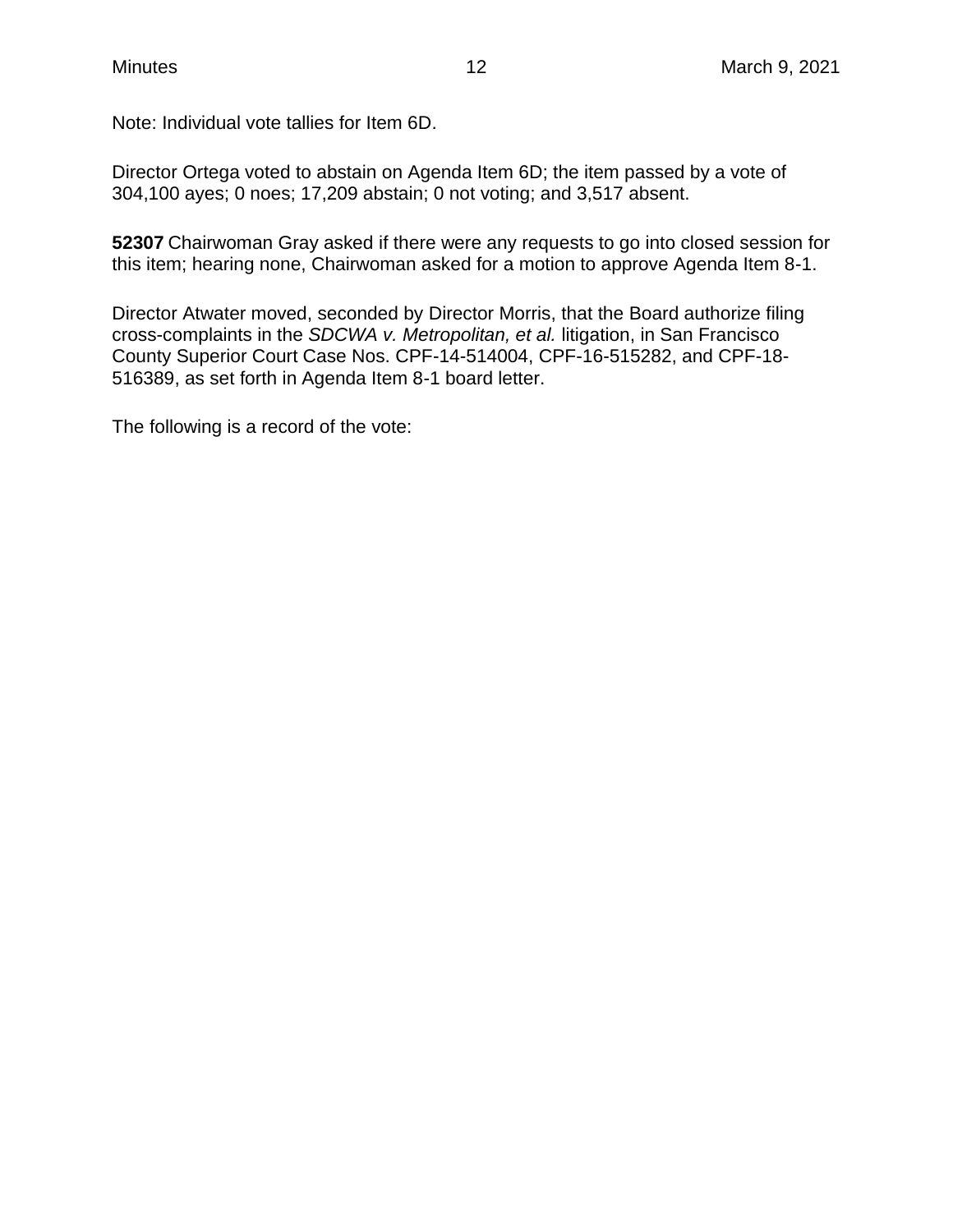| Record of Vote on Item: 8-1*          |                    |                  |                |     |        |    |      |                |                |
|---------------------------------------|--------------------|------------------|----------------|-----|--------|----|------|----------------|----------------|
|                                       |                    |                  |                |     | Yes    |    | No   |                | <b>Abstain</b> |
| <b>Member Agency</b>                  | <b>Total Votes</b> | <b>Director</b>  | <b>Present</b> | Yes | Vote   | No | Vote | <b>Abstain</b> | Vote           |
| Anaheim                               |                    | 5083 Faessel     | X              | x   | 5083   |    |      |                |                |
| <b>Beverly Hills</b>                  |                    | 3896 Pressman    | x              | x   | 3896   |    |      |                |                |
| <b>Burbank</b>                        |                    | 2614 Ramos       | x              | x   | 2614   |    |      |                |                |
| Calleguas Municipal Water District    | 11162 Blois        |                  | x              | x   | 11162  |    |      |                |                |
| Central Basin Municipal Water Distri  |                    | 16384 Apodaca    | x              | x   | 8192   |    |      |                |                |
|                                       |                    | <b>Hawkins</b>   | x              | x   | 8192   |    |      |                |                |
|                                       |                    |                  | Subtotal:      |     | 16384  |    |      |                |                |
| Compton                               |                    | 532 McCoy        | x              | x   | 532    |    |      |                |                |
| Eastern Municipal Water District      |                    | 8936 Record      | x              | x   | 8936   |    |      |                |                |
| Foothill Municipal Water District     |                    | 2052 Atwater     | x              | x   | 2052   |    |      |                |                |
| Fullerton                             |                    | 2238 Jung        | x              | x   | 2238   |    |      |                |                |
| Glendale                              |                    | 3517 Kassakhian  |                |     |        |    |      |                |                |
| <b>Inland Empire Utilities Agency</b> |                    | 12645 Camacho    | x              | x   | 12645  |    |      |                |                |
| Las Virgenes                          |                    | 2649 Peterson    | x              | x   | 2649   |    |      |                |                |
| Long Beach                            |                    | 5598 Cordero     | x              | x   | 5598   |    |      |                |                |
| Los Angeles                           |                    | 67972 Murray     | x              | x   | 16993  |    |      |                |                |
|                                       |                    | Petersen         |                |     |        |    |      |                |                |
|                                       |                    | Quinn            | x              | x   | 16993  |    |      |                |                |
|                                       |                    | Luna             | x              | x   | 16993  |    |      |                |                |
|                                       |                    | Repenning        | X              | x   | 16993  |    |      |                |                |
|                                       |                    |                  | Subtotal:      |     | 67972  |    |      |                |                |
| Municipal Water Dist. of Orange Cou   |                    | 55013 Ackerman   |                |     |        |    |      |                |                |
|                                       |                    | Tamaribuchi      | х              | x   | 18338  |    |      |                |                |
|                                       |                    | <b>Dick</b>      | x              | x   | 18338  |    |      |                |                |
|                                       |                    | Erdman           | x              | x   | 18338  |    |      |                |                |
|                                       |                    |                  | Subtotal:      |     | 55013  |    |      |                |                |
| Pasadena                              |                    | 3395 Kurtz       | x              | x   | 3395   |    |      |                |                |
| San Diego County Water Authority      |                    | 56310 Butkiewicz | x              |     |        |    |      |                |                |
|                                       |                    | Goldberg         | x              |     |        |    |      |                |                |
|                                       |                    | Hogan            | x              |     |        |    |      |                |                |
|                                       |                    | Smith            | x              |     |        |    |      |                |                |
|                                       |                    |                  | Subtotal:      |     |        |    |      |                |                |
| San Fernando                          |                    | 216 Ortega       | x              | x   | 216    |    |      |                |                |
| San Marino                            |                    | 711 Morris       | x              | x   | 711    |    |      |                |                |
| Santa Ana                             |                    | 2889 Phan        | x              | x   | 2889   |    |      |                |                |
| Santa Monica                          |                    | 4199 Abdo        | x              | x   | 4199   |    |      |                |                |
| Three Valleys Municipal Water Distri  |                    | 7535 De Jesus    | x              | x   | 7535   |    |      |                |                |
| Torrance                              |                    | 3136 Lefevre     | x              | x   | 3136   |    |      |                |                |
| Upper San Gabriel Valley Mun. Wat.    |                    | 11544 Fellow     | x              | x   | 11544  |    |      |                |                |
| West Basin Municipal Water District   |                    | 22776 Williams   | x              | x   | 11388  |    |      |                |                |
|                                       |                    | Gray             | x              | x   | 11388  |    |      |                |                |
|                                       |                    |                  | Subtotal:      |     | 22776  |    |      |                |                |
| Western Municipal Water District      |                    | 11824 Galleano   | x              | x   | 11824  |    |      |                |                |
| <b>Total</b>                          | 324826             |                  |                |     | 264999 |    |      |                |                |
| <b>Present and not voting</b>         | 56310              |                  |                |     |        |    |      |                |                |
| Absent                                | 3517               |                  |                |     |        |    |      |                |                |

\*For item 8-1, The San Diego County Water Authority Directors Butkiewicz, Goldberg, Hogan, and Smith were in the room but did not vote on this item.

The motion to approve Agenda Item 8-1 passed by a vote of 264,999 ayes; 0 noes; 0 abstain; 56,310 not voting; and 3,517 absent.

**52308** Board Chairwoman Gray asked if there were questions or need for discussion for Board Information Items 9-1 or 9-2. No requests were made.